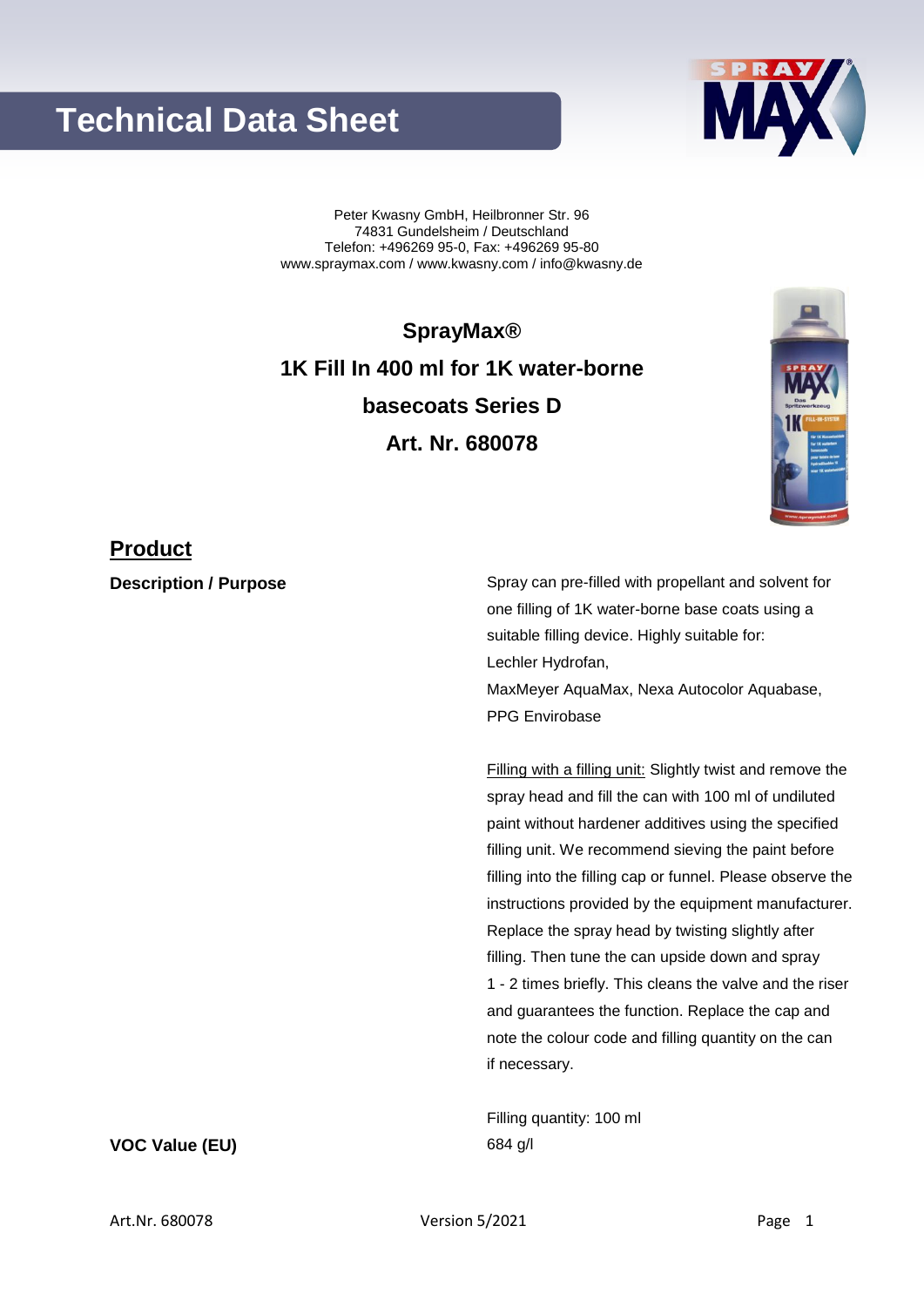

## **Substrate**

Primed, filled areas and well preserved factory or old paint (cleaned and sanded).

# **Processing Protection measures** Wear personal protection equipment. (respiratory mask/gloves/goggles) For more information, see safety data sheet. **Shake** After filling, shake can thoroughly for at least 2 minutes from when the mixing balls are heard. **Spray to test Spray to test** After shaking the can, test spray and check compatibility with the surface and the colour. **Spraying distance** 15 cm - 20 cm **Spray passes Dry film thickness 20 - 30 μm** (approx. 1 - 2 spray coats) **Flash-off time** Flash time: until matt **Processing conditions**  $\sqrt{2}$  Optimum application at 18° C - 25° C and a relative humidity from 40 - 60 %.  $\blacksquare$ **Drying Please observe the information of the paint** manufacturer. **Continue** Can be topcoated with all conventional 1K and 2K

clearcoats. Please observe information provided by the paint manufacturer.